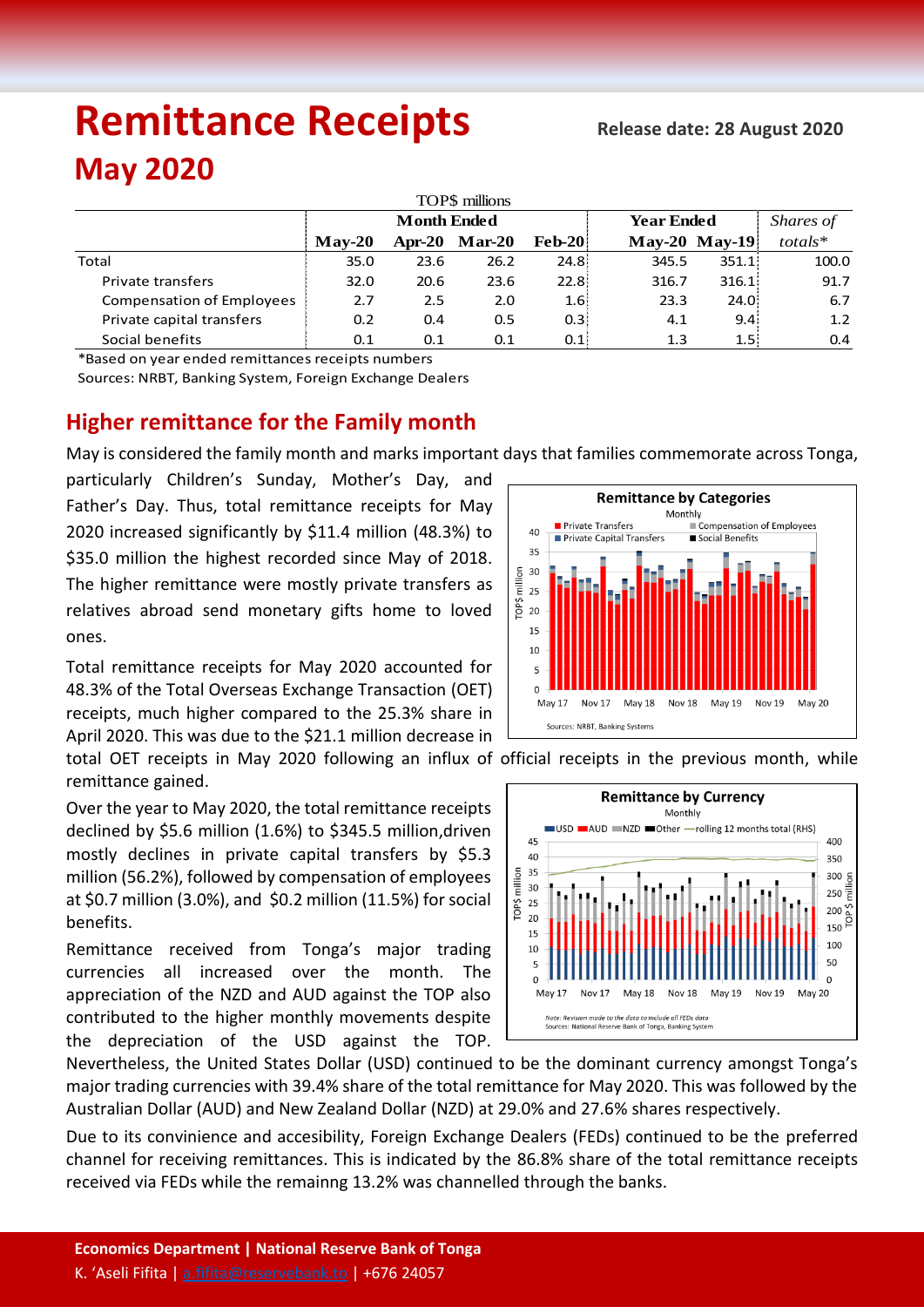#### **Private Transfers**

Private transfer receipts increased by \$11.5 million (55.8%) to \$32.0 million in May 2020, driving the overall rise in remittances. These are receipts remitted to families mostly as monetary gifts and for family support. Despite the impacts of the COVID-19 pandemic abroad, private transfers recorded the highest level in the past 6 years. While this may be a disconnect from the global trend amidst the COVID-19 pandemic, but it also reflects Tonga's traditions where families abroad continues to support local families. The \$4.3 million rise in USD private transfer receipts together with the increase of AUD and NZD receipts by \$3.5 million and \$3.3 million respectively contributed to the higher monthly movement of private transfer receipts. As usual, private transfer receipts continued to hold the highest share of total remittance receipts at 91.6%, and 44.3% of the total OET receipts (which is higher than the 22.0% recorded in April 2020). Meanwhile, private transfers receipts increased by \$0.5 million (0.2%) over the year to May 2020.

#### **Employee Compensation**<sup>1</sup>

The total compensation of employees slightly rose by \$0.2 million (7.4%) in May 2020. This mostly owes to the increase in receipts from Seasonal Workers Programs (SWP) in Australia. Since the lockdown of the border in March, our SWP workers are stranded in both Australia and New Zealand. Some of them have been reallocated to other industries where they can continue to work.

Over the year to May 2020, the total compensation receipts slightly fell by \$0.7 million (3.0%) to \$23.3 million. Other wages and salaries accounted for 52.9% of the employee compensation receipts while 47.1% were



from RSE/SWP workers. Historically, RSE workers from New Zealand contributed the most to the seasonal workers' receipts with \$8.5 million, while \$2.5 million was contributed by seasonal workers from Australia.

### **Private capital transfers & Social benefits**

Over the month, private capital transfers fell by \$0.2 million while social benefits declined by \$0.1 million. Private capital transfers are funds received by households mostly for capital projects such as construction of private households and renovations, whilst social benefits are mainly receipts of pension funds. Annually, private capital transfers and social benefits receipts both fell by \$5.3 million (56.2%) and \$0.2 million (11.5%) respectively.

#### **Outlook**

 $\overline{a}$ 

Remittance receipts is expected to gradually decline in the upcoming months as the impacts of COVID-19 is expected to affect the income level of our overseas diaspora. This is also coupled with the expected repatriation of seasonal workers from abroad. Nevertheless, the Reserve Bank will continue to closely monitor the remittance receipts given it is the largest source of foreign exchange inflow for the Tongan economy.

**Economics Department | National Reserve Bank of Tonga**

K. 'Aseli Fifita | [a.fifita@reservebank.to](mailto:a.fifita@reservebank.to) | +676 24057

<sup>&</sup>lt;sup>1</sup> Employee compensation is the sum of wages and salaries from the seasonal workers abroad, Tongan residents working short term overseas, and resident employees serving foreign organizations.